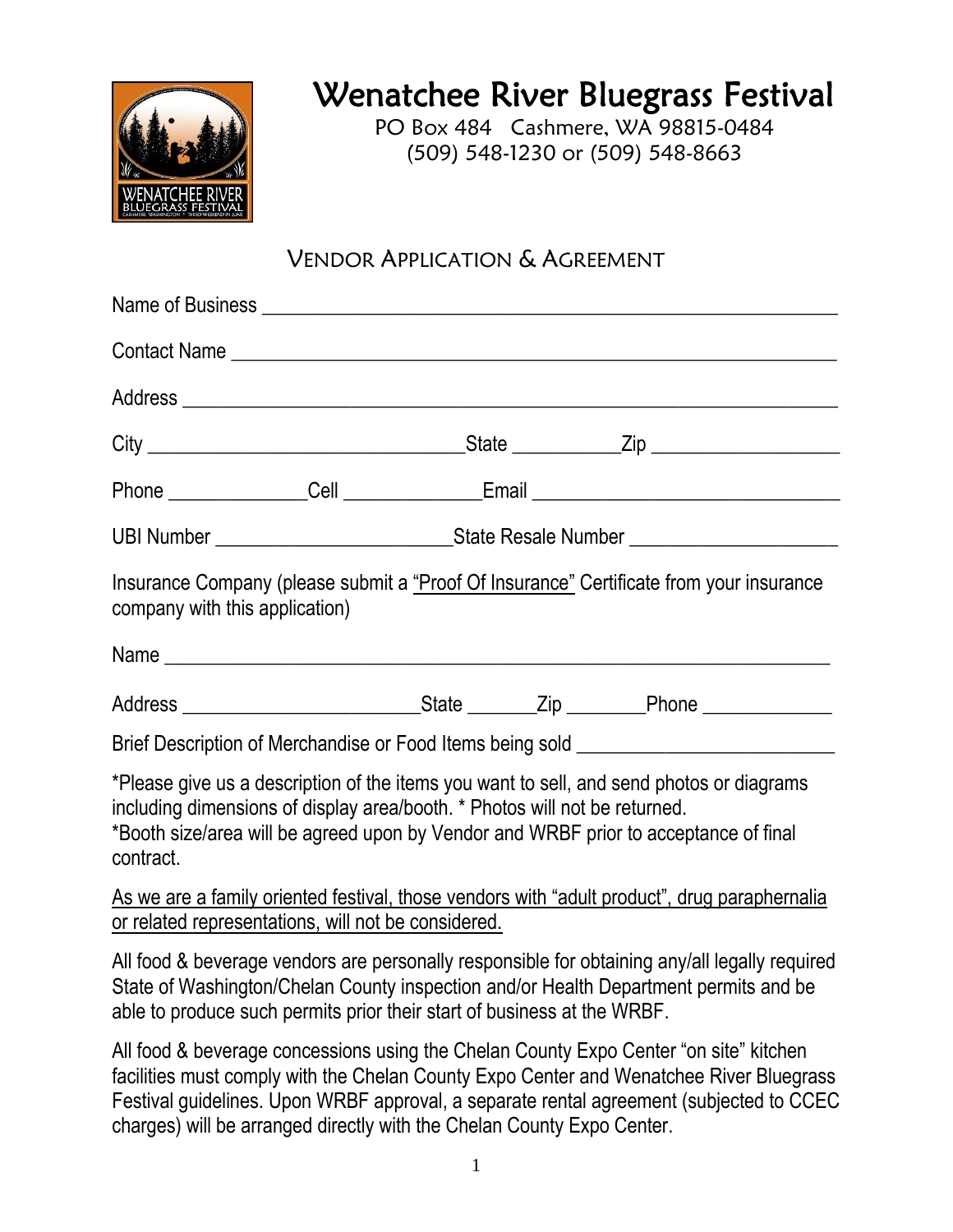The Wenatchee River Bluegrass Festival tries to maintain a secure facility, neither WRBF nor the Chelan County Expo Center assumes responsibility for any of your merchandise and personal property at any time during the festival, including all set up and tear down times. Vendors are responsible for their merchandise and personal items at all times.

### PERTINENT INFORMATION

**Booth Fee & Hold Harmless Agreement:** Full payment (\$100) with check, money order, or cash, along with the Hold Harmless Agreement (see attached) is due upon notification of acceptance no later than June 1<sup>st</sup> of the current festival year.

**Booth Structure:** Vendors are responsible for providing their own booth structures. The booth structure must be self-standing and booths may not be attached to walls.

**Cancellation:** Vendor fees may be refunded (less \$50 processing fee) if the Vendor's cancellation request is received by June 1st of the current festival year.

**Refuse and Recyclables:** All recyclable cardboard must be flattened and removed or taken to the recycling bin. Vendors are responsible for bringing a wastebasket for inside the booth. If booth space is not left clean and free of debris, Vendor will not be considered for any future Wenatchee River Bluegrass Festivals. Any clean-up cost incurred will be billed directly to Vendor.

**Fixtures:** Vendors must provide all display implements, such as tables, racks, seating, extension cords, canopy, tent, hoses, lighting etc. The WRBF will arrange for power outlets if requested.

**Vendor Pass:** The WRBF will provide two (2) Wenatchee River Bluegrass Festival passes per exhibitor. Each pass allows access to entire festival area. Additional vendor personnel will receive "Vendor Passes" which excludes admittance into the performance venue.

**Camping:** On site camping available at Wenatchee River Bluegrass Festival rates.

**Pet Restrictions:** Dogs are not allowed on Expo/Fairgrounds under any circumstance.

**Security:** Booth structure and contents, including merchandise and personal property, are the responsibility of the Vendor. The Wenatchee River Bluegrass Festival and Chelan County Expo Center do not assume any responsibility for injury to persons, or loss or damage to any of the property of the Vendor, including theft, accident or acts of God.

**Set Up & Take Down:** Vendors can begin setting up the Friday morning prior to Festival at 10:00am. Set up must be completed by 12 noon Friday. Load out procedures begins after 10am on the final day of the festival (Sunday). All booths, vehicles and vendors debris must be removed from the Festival grounds by 2:00pm Sunday (unless other arrangements have been cleared by the WRBF Board of Directors).

#### **Other Restrictions:**

- Vendors are not allowed to "rove" with their merchandise at any time without a special permit.
- No alcoholic beverages, loud music, televisions or "hawking" are allowed within or in the vicinity of your booth.
- The Wenatchee River Bluegrass Festival name, logo, and theme are trademarked. Any use of these must be preapproved by the WRBF Board of Directors.

#### **Please Read and Sign This Application:**

 $\Box$  If I am accepted as a WRFB Vendor, I agree to adhere to all the terms and conditions stated in the application.

Name:\_\_\_\_\_\_\_\_\_\_\_\_\_\_\_\_\_\_\_\_\_\_\_\_\_\_\_\_\_\_\_\_\_\_\_\_\_\_\_\_\_\_\_\_\_\_\_\_\_Date:\_\_\_\_\_\_\_\_\_\_\_\_\_\_\_\_\_\_\_\_\_\_\_

2